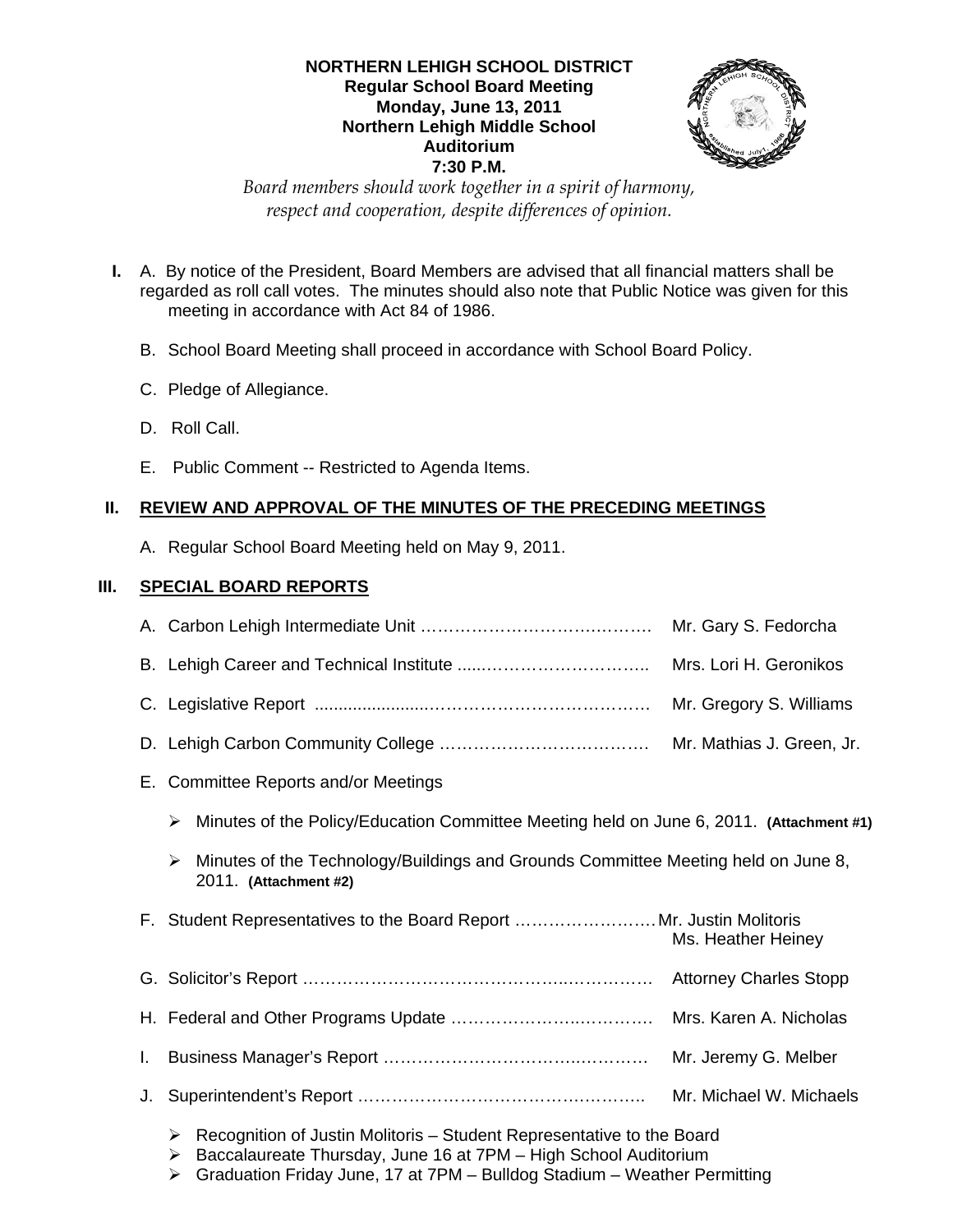|     |                  | 7:30PM                                                     | Next Board Meeting will be held in the new District Office Board Room On August 8, 2011 at                                                                                                                                                    |
|-----|------------------|------------------------------------------------------------|-----------------------------------------------------------------------------------------------------------------------------------------------------------------------------------------------------------------------------------------------|
|     |                  |                                                            | K. An executive session will be held at 6:30 p.m. in the MS Office Conference Room.                                                                                                                                                           |
| IV. | <b>PERSONNEL</b> |                                                            |                                                                                                                                                                                                                                               |
|     |                  | A. Administrative Transfer                                 |                                                                                                                                                                                                                                               |
|     | 1.               | Instructional                                              |                                                                                                                                                                                                                                               |
|     |                  | a. EdithAnn Fella<br>From:<br>To:<br>Salary:<br>Effective: | 1 <sup>st</sup> Grade Teacher Peters Elementary School<br>Elementary Intervention Coordinator - Peters Elementary<br>\$76,400 (Step 17M on the 2011-2012 CBA<br>Salary Schedule) no change in salary<br>August 22, 2011                       |
|     |                  | b. Timothy Weaber<br>From:<br>To:<br>Salary:<br>Effective: | 5 <sup>th</sup> Grade Teacher Slatington Elementary School<br>Technology Teacher Grades 3-6/District-wide<br><b>Technology Mentor</b><br>\$65,800 (Step 15M on the 2011-2012 CBA<br>Salary Schedule) no change in salary<br>August 22, 2011   |
|     |                  | c. Janet Bashore<br>From:<br>To:<br>Salary:<br>Effective:  | 2 <sup>nd</sup> Grade Peters Elementary<br>1 <sup>st</sup> Grade Peters Elementary replacing Joanne Perich<br>who retired<br>\$52,350 (Step 8M on the 2011-2012 CBA<br>Salary Schedule) no change in salary<br>August 22, 2011                |
|     |                  | d. Kelly Kromer<br>From:<br>To:<br>Salary:<br>Effective:   | $6th$ Grade Teacher Slatington Elementary School<br>Guidance Counselor Peters Elementary School replacing<br>Linda Thompson who retired<br>\$55,200 (Step 11M on the 2011-2012 CBA<br>Salary Schedule) no change in salary<br>August 22, 2011 |
|     |                  | e. Melissa Binder<br>From:<br>To:<br>Salary:<br>Effective: | Middle School Teacher<br>4 <sup>th</sup> Grade Slatington Elementary School, replacing<br>Patricia Bollinger who retired<br>\$48,500 (Step 5B+24 on the 2011-2012 CBA<br>Salary Schedule) no change in salary<br>August 22, 2011              |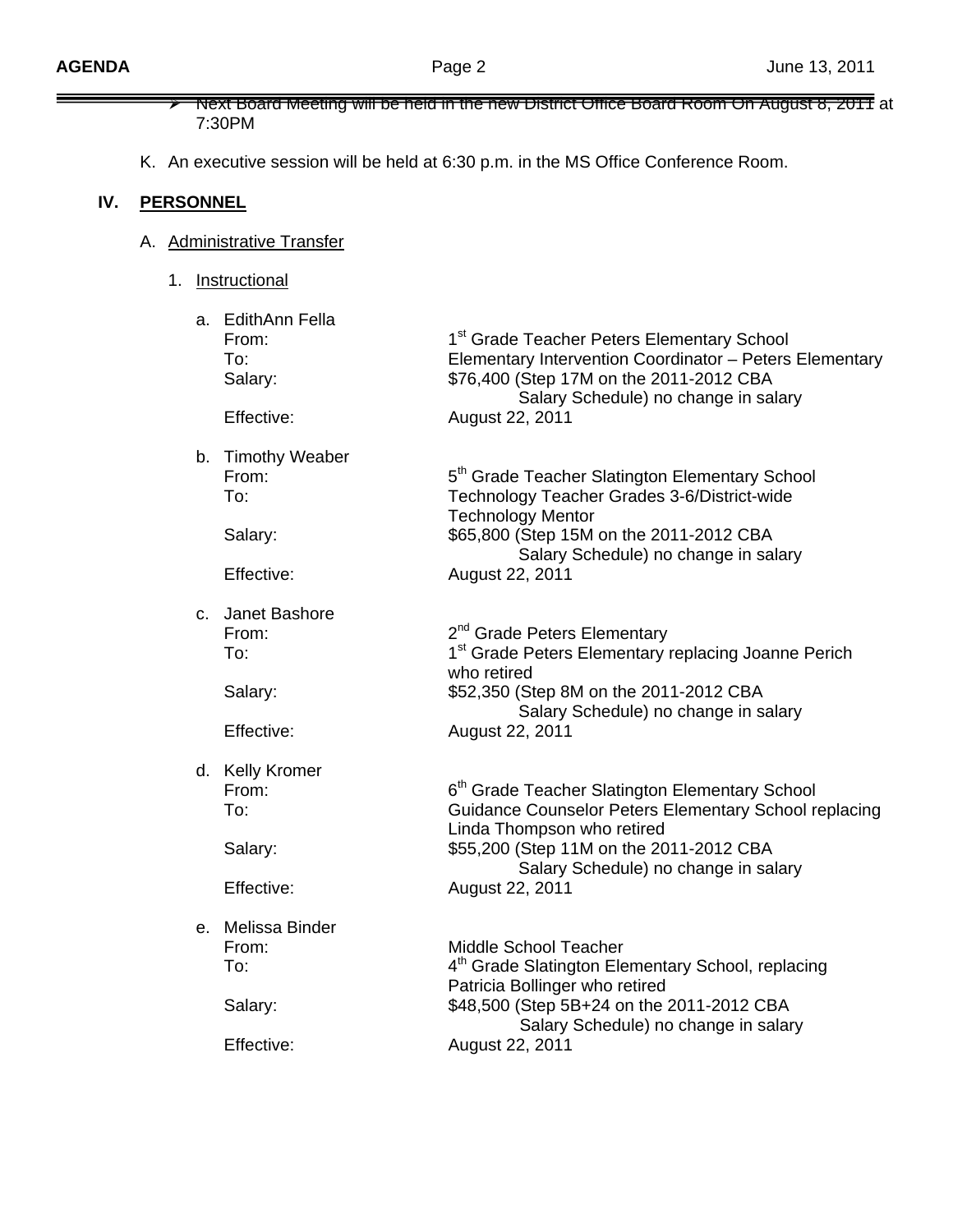|    | Kristin Hubbs        |                                                                      |
|----|----------------------|----------------------------------------------------------------------|
|    | From:                | Middle School Teacher                                                |
|    | To:                  | 3 <sup>rd</sup> Grade Slatington Elementary School, replacing        |
|    |                      | Andrea Fella who retired                                             |
|    |                      |                                                                      |
|    | Salary:              | \$48,800 (Step 6B+24 on the 2011-2012 CBA                            |
|    |                      | Salary Schedule) no change in salary                                 |
|    | Effective:           | August 22, 2011                                                      |
|    |                      |                                                                      |
|    |                      |                                                                      |
| g. | Todd Herzog          |                                                                      |
|    | From:                | Middle School Teacher                                                |
|    |                      |                                                                      |
|    | To:                  | 6 <sup>th</sup> Grade Slatington Elementary School, replacing        |
|    |                      | Suzanne Tobing who retired                                           |
|    | Salary:              | \$73,850 (Step 17B+24 on the 2011-2012 CBA                           |
|    |                      |                                                                      |
|    |                      | Salary Schedule) no change in salary                                 |
|    | Effective:           | August 22, 2011                                                      |
|    |                      |                                                                      |
|    |                      |                                                                      |
|    | h. Jeremy Battista   |                                                                      |
|    | From:                | Middle School Teacher                                                |
|    | To:                  | 6 <sup>th</sup> Grade Teacher Slatington Elementary, replacing Kelly |
|    |                      | Kromer who was administratively transferred                          |
|    |                      |                                                                      |
|    | Salary:              | \$44,180 (Step 4B on the 2011-2012 CBA                               |
|    |                      | Salary Schedule) no change in salary                                 |
|    | Effective:           | August 22, 2011                                                      |
|    |                      |                                                                      |
|    |                      |                                                                      |
| i. | Donna Marushak       |                                                                      |
|    | From:                | Middle School Teacher                                                |
|    |                      |                                                                      |
|    | To:                  | 5 <sup>th</sup> Grade Teacher Slatington Elementary, replacing       |
|    |                      | Ralph Williams who retired                                           |
|    | Salary:              | \$76,400 (Step 17M on the 2011-2012 CBA                              |
|    |                      |                                                                      |
|    |                      | Salary Schedule) no change in salary                                 |
|    | Effective:           | August 22, 2011                                                      |
|    |                      |                                                                      |
|    |                      |                                                                      |
| j. | <b>Everly Kesack</b> |                                                                      |
|    | From:                | Special Education Teacher Slatington Elementary                      |
|    | To:                  | <b>Special Education Teacher Peters Elementary</b>                   |
|    |                      | \$43,980 (Step 3B on the 2011-2012 CBA                               |
|    | Salary:              |                                                                      |
|    |                      | Salary Schedule) no change in salary                                 |
|    | Effective:           | August 22, 2011                                                      |
|    |                      |                                                                      |
|    |                      |                                                                      |
|    | k. Tanya Simms       |                                                                      |
|    | From:                | Health & Physical Education Teacher High School                      |
|    | To:                  | Health & Physical Education Teacher High School and                  |
|    |                      |                                                                      |
|    |                      | <b>Slatington Elementary</b>                                         |
|    | Salary:              | \$52,350 (Step 8M on the 2011-2012 CBA                               |
|    |                      | Salary Schedule) no change in salary                                 |
|    |                      |                                                                      |
|    | Effective:           | August 22, 2011                                                      |
|    |                      |                                                                      |
| I. | <b>Rachel Reiter</b> |                                                                      |
|    | From:                |                                                                      |
|    |                      | Music Teacher High School & Middle School                            |
|    | To:                  | PSSA Coach Middle School                                             |
|    | Salary:              | \$44,180 (Step 4B on the 2011-2012 CBA                               |
|    |                      | Salary Schedule) no change in salary                                 |
|    |                      |                                                                      |
|    | Effective:           | August 22, 2011                                                      |
|    |                      |                                                                      |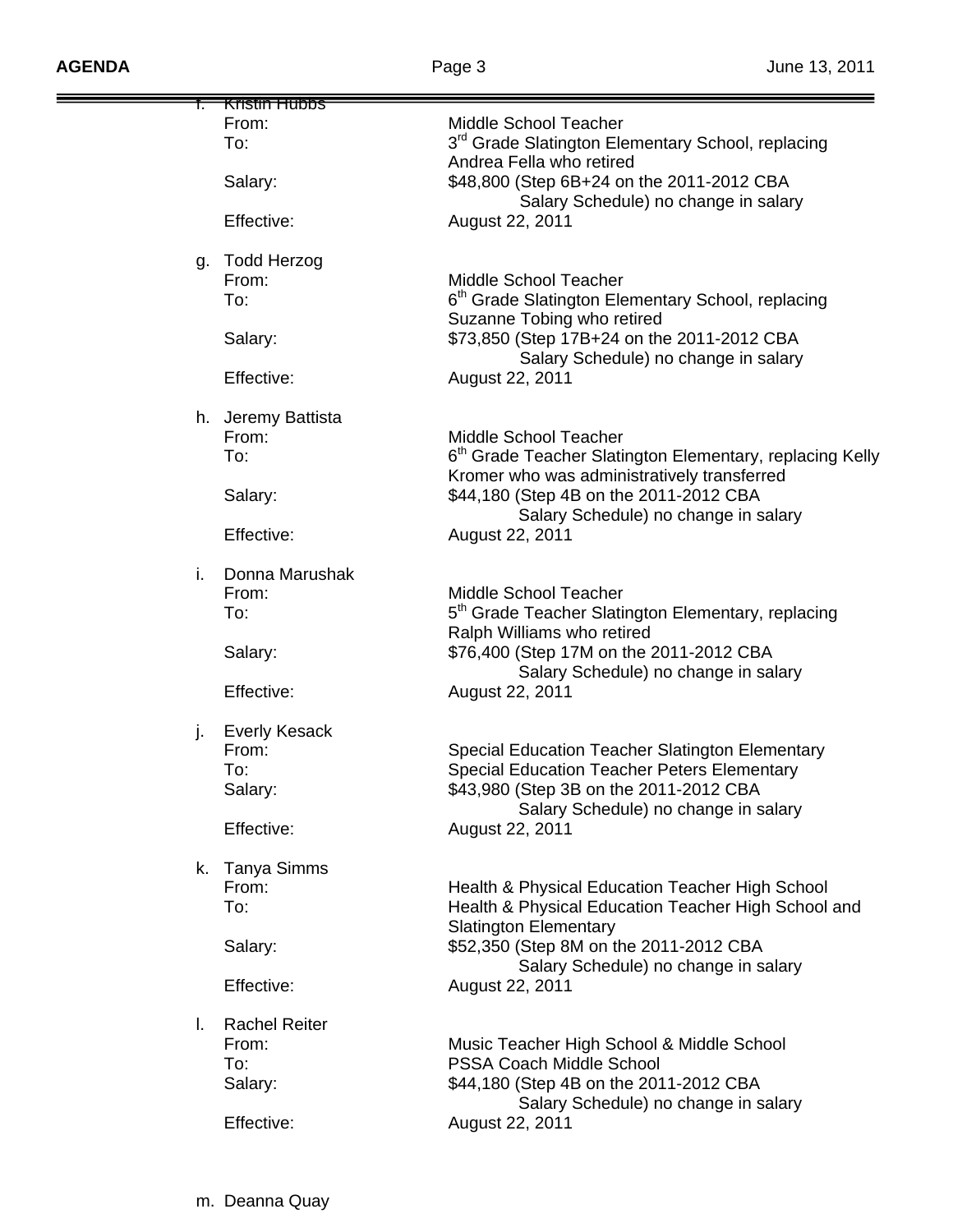|    | <del>From:</del>                | Chemistry Teacher High School                                            |
|----|---------------------------------|--------------------------------------------------------------------------|
|    | To:                             | Chemistry and German Teacher High School                                 |
|    |                                 | \$54,350 (Step 9D on the 2011-2012 CBA                                   |
|    | Salary:                         |                                                                          |
|    |                                 | Salary Schedule) no change in salary                                     |
|    | Effective:                      | August 22, 2011                                                          |
| 2. | Non-Instructional               |                                                                          |
|    |                                 |                                                                          |
|    | a. Tina Novitsky                |                                                                          |
|    | From:                           | Cook's Helper High School                                                |
|    | To:                             | <b>Head Cook High School</b>                                             |
|    | Salary:                         | \$16.84 per hour/5 1/2 Hours Per Day/180 Student Days                    |
|    |                                 | per year plus additional cleaning days as needed                         |
|    |                                 | (2009-2013 Educational Support Personnel Association CBA)                |
|    | Effective:                      | August 22, 2011                                                          |
|    |                                 |                                                                          |
|    | b. Connie Check                 |                                                                          |
|    | From:                           | Cook's Helper Middle School                                              |
|    | To:                             | <b>Head Cook Middle School</b>                                           |
|    | Salary:                         | \$16.84 per hour/5 1/2 Hours Per Day/180 Student Days                    |
|    |                                 | per year plus additional cleaning days as needed                         |
|    |                                 | (2009-2013 Educational Support Personnel Association CBA)                |
|    | Effective:                      | August 22, 2011                                                          |
|    |                                 |                                                                          |
|    | B. Appointments - Instructional |                                                                          |
|    |                                 |                                                                          |
|    | 1. Kara Solt                    | <b>Temporary Professional Employee</b>                                   |
|    | Assignment:                     | 1 <sup>st</sup> grade Peters Elementary replacing EdithAnn Fella         |
|    |                                 | who was administratively transferred                                     |
|    | Salary:                         | \$43,780 (Step 2B on the 2011-2012 CBA Salary                            |
|    |                                 | Schedule)                                                                |
|    | Effective:                      | August 22, 2011                                                          |
|    |                                 |                                                                          |
| 2. | Jessica Gold                    | <b>Temporary Professional Employee</b>                                   |
|    | Assignment:                     | 4 <sup>th</sup> Grade Slatington Elementary replacing Karen Haberern who |
|    |                                 | retired                                                                  |
|    | Salary:                         | \$47,600 (Step 2B+24 on the 2011-2012 CBA Salary                         |
|    |                                 | Schedule)                                                                |
|    | Effective:                      | August 22, 2011                                                          |
|    |                                 |                                                                          |
| 3. | <b>Michael Strohl</b>           | <b>Temporary Professional Employee</b>                                   |
|    | Assignment:                     | 5 <sup>th</sup> Grade Slatington Elementary Teacher replacing Timothy    |
|    |                                 | Weaber who was administratively transferred                              |
|    | Salary:                         | \$43,780 (Step 2B on the 2011-2012 CBA Salary                            |
|    |                                 | Schedule)                                                                |
|    | Effective:                      | August 22, 2011                                                          |

C. The following list of teachers will serve in the capacity of Middle School Reading Coaches on an as needed basis.

 Michelle Raber Jason Reinhard Lori Wolfe Rick Eckhardt

D. Family Medical Leaves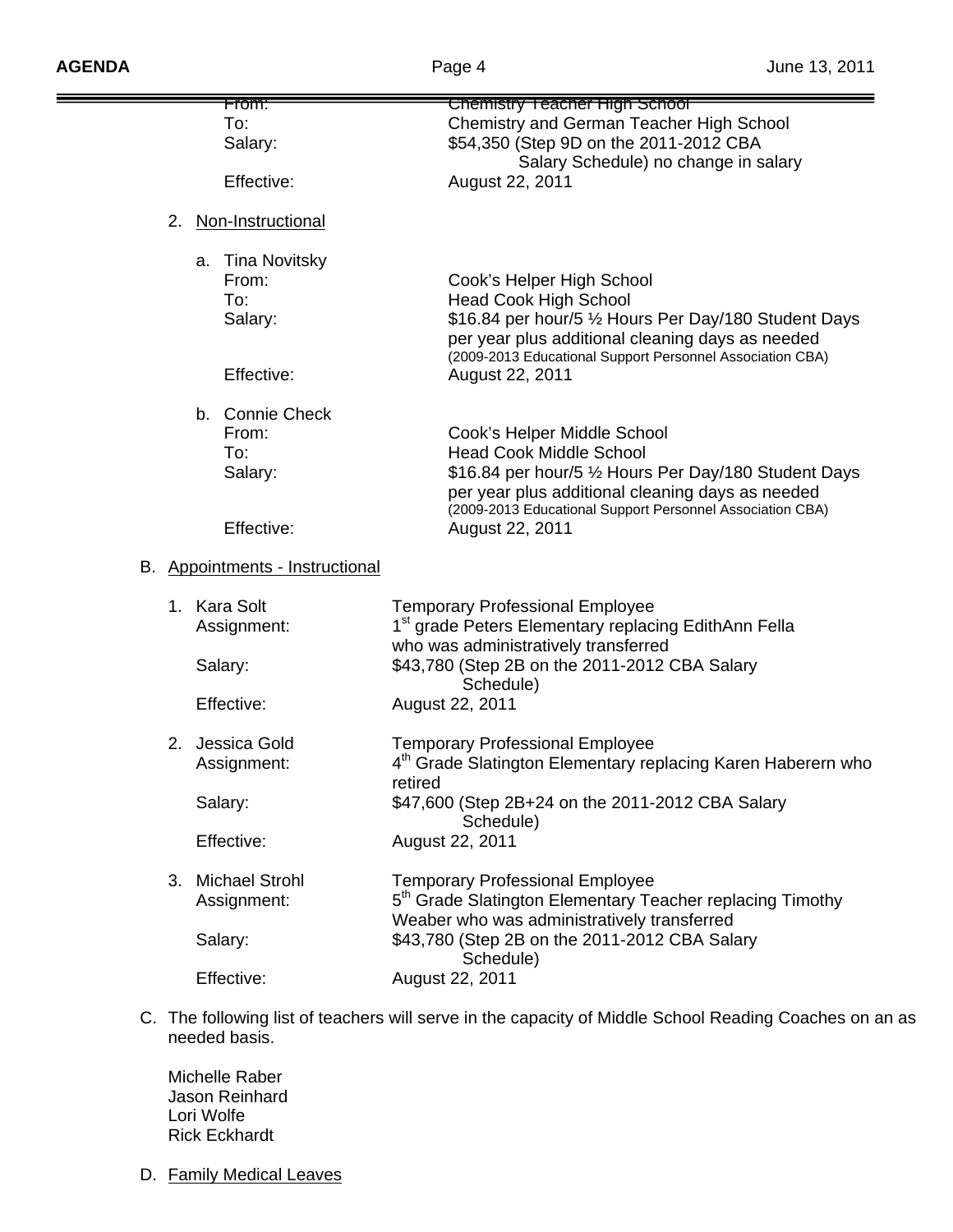1. Approve the request of employee #3380 to take a Family Medical Leave beginning on or about June 28, 2011. The employee will be using vacation days in conjunction with the Family Medical Leave. Employee's intention is to return to their current position upon medical release from their attending physician.

#### E. Resignations

- 1. Accept the resignation of Rebecca Druker from her position as High School English Teacher, effective August 31, 2011.
- 2. Accept the resignation of Caitlin Flaherty from her position as Special Education Aide in the Slatington Elementary School effective June 10, 2011. Mrs. Flaherty has accepted a position outside of education.
- 3. Accept the resignation of Ian Chlebove from his position as Assistant Wrestling Coach for the 2011-2012 school year.
- F. Co-Curricular Appointments 2011-2012

 Jackie Leslie\* Assistant Girls Basketball Coach \$4,469.03 *\*Pending Verification of Missing Personnel Items* 

- G. Approve the appointment of Joseph Tout as Assistant Athletic Director for the 2011-2012 school year at a stipend of \$3,500.00. He will assist the Athletic Director in all Athletic Director duties and responsibilities and will be responsible for athletic fund raising activities.
- H. Employment Termination

 Approve the termination of Cynthia Frey, High School Cook's Helper, effective the close of business May 19, 2011.

I. Salary Adjustments

 Approve a salary percentage increase of 3.5% for the business manager, beginning July 1, 2011.

J. Substitute-Instructional

Approve the following substitute teachers for the 2011-2012 school year at the 2011-20112 substitute teacher rates as approved on the Supplementary Personnel Salary Schedule:

Patricia Bollinger – Elementary Andrea Fella – Elementary Karen Haberern - Elementary Erwin Prutzman – Secondary Business Education

### **V. CONFERENCES**

#### **VI. POLICY**

A. Board Policy – First Reading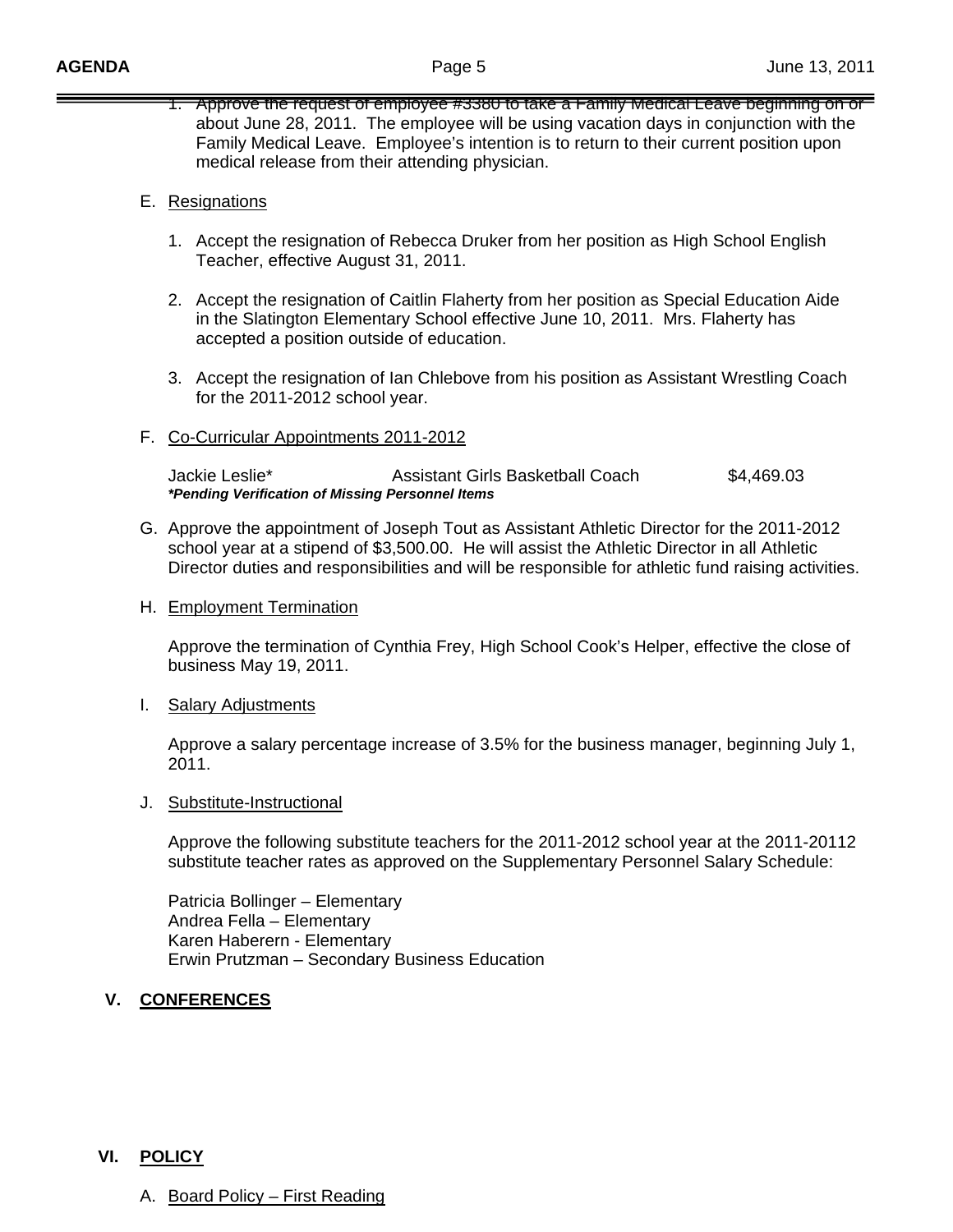- 1. Approve school board policy #619 Finances District Audit, as presented after first reading. **(Attachment #3)**
- 2. Approve school board policy #601 Finances Fiscal Objectives, as presented after first reading. **(Attachment #4)**
- 3. Approve school board policy #210.1 Pupils Possession/Use of Inhalers/Epinephrine Auto-Injectors, as presented after first reading. **(Attachment #5)**
- B. Grant permission, according to Board Policy #707, for the Delaware and Lehigh National Heritage Corridor to use the district's parking lot facilities on Sunday, October 23, 2011 for their inaugural Delaware & Lehigh Heritage Marathon and Half Marathon. They anticipate participants will begin arriving between the hours of 6:00AM-9:00AM. **(Attachment #6)**
- C. Student Representative to the Board

 Approve Anthony Connell as Student Representative to the Board for the 2011-2012 school year. Anthony has been appointed as the junior representative to the board and will serve from September 2011 through June 2012. Heather Heiney will serve as the senior representative to the board until June 2012.

- D. In accordance with School Board Policy #707, approve the list of organizations and their appropriate group designation as presented by the Director of Support Services. **(Attachment #7)**
- E. Agreement of Sponsorship

Approve the Agreement of Sponsorship To Attend Another Pennsylvania Community College for Shane Ehrich, in accordance with the guidelines established under Policy #912. Beginning in the Fall of 2011 he will be a fulltime student at Northampton Community College to pursue his course of study in Architecture. **(Attachment #8)**

- F. Student-Parent Handbook Changes
	- 1. Approve the changes to the High School Student-Parent Handbook as presented. **(Attachment #9)**
	- 2. Approve the changes to the Elementary School Student-Parent Handbook as presented. **(Attachment #10)**
	- 3. Approve the changes to the Middle School Student-Parent Handbook as presented. **(Attachment #11)**

### **VII (a). CURRICULUM AND INSTRUCTION**

A. Upon final approval of Governor Corbett's budget and the restoration of the Accountability Block Grant funds, and furthermore those funds being enough to sustain the district's portion of the Pre-K Head Start Program at Peters Elementary School, the Board of Education approves that the ABG funds be used to reinstate the Pre-K Head Start Program for the 2011-2012 school year.

# **VII (b). CURRICULUM AND INSTRUCTION**

A. Title I & Title IIA – 2011-2012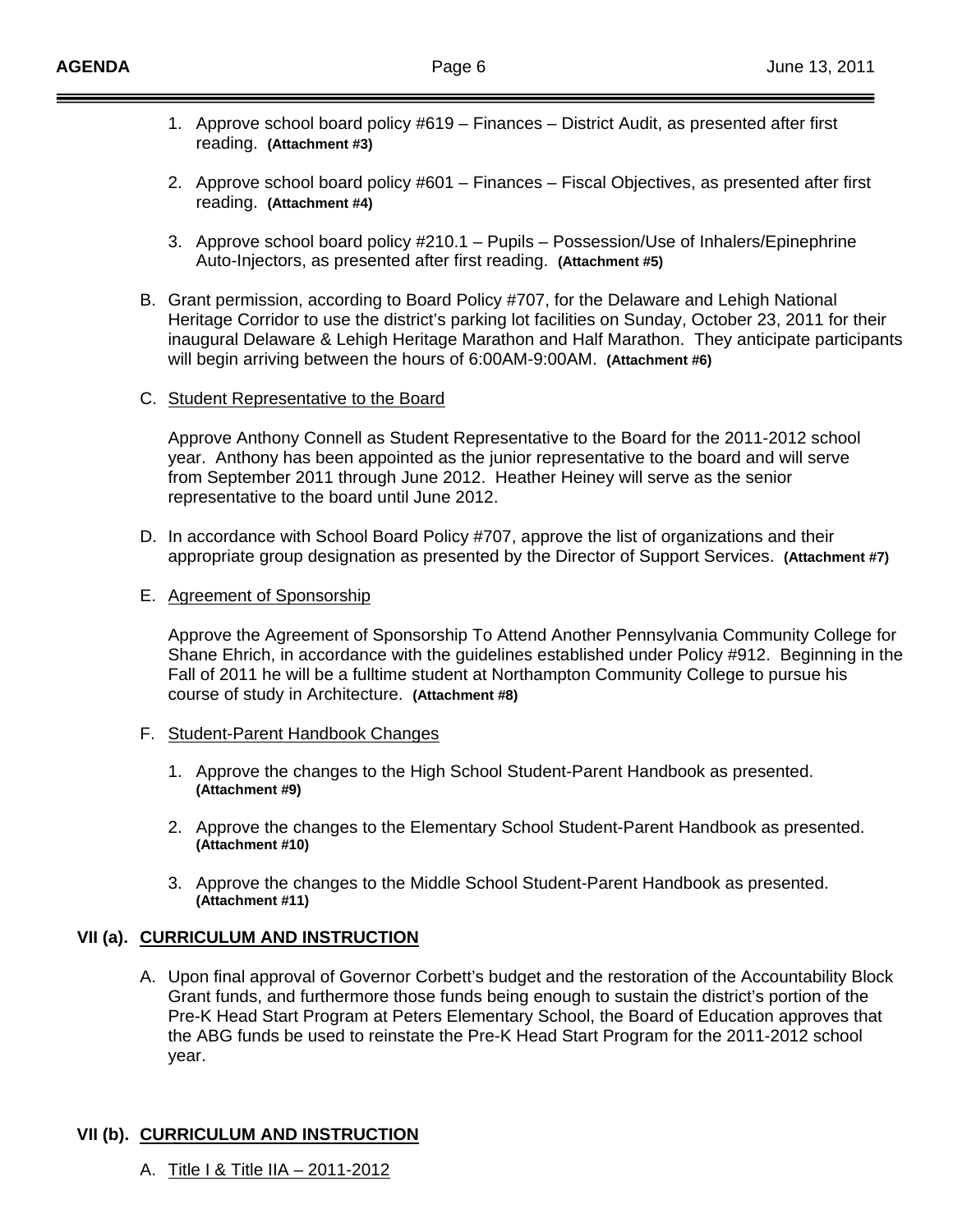Approve to authorize proper officials to execute contracts for Title I and Title IIA for the 2011-2012 school year.

- B. Approve to adopt the Carbon Lehigh Intermediate Unit's Notice of Adoption of Policies, Procedures and Use of Funds by School District for submission with the 2011-2012 IDEA B, Section 611 project application, as presented. **(Attachment #12)**
- C. Approve to authorize proper officials to enter into an agreement between the Northern Lehigh School District and the PATH PA Treatment & Healing Center for the purpose of furnishing educational services for disruptive students for the 2011-2012 school year. Daily tuition rate is \$50.09. **(Attachment #13)**

## **VIII. OLD BUSINESS**

### **IX. NEW BUSINESS**

## **X. FINANCIAL**

- A. Approve the Following Financial Reports:
	- 1. General Fund May 2011
	- 2. NLMS Student Activities Account month of May 2011
	- 3. NLHS Student Activities and Scholarship Acct for the month of May 2011
- B. Approve the Following List of Bills:
	- 1. General Fund month of May & June 2011
	- 2. Cafeteria Fund month of May 2011
	- 3. Athletic Fund month of May 2011
	- 4. Refreshment Stand month of May 2011
	- 5. Construction Fund month of May 2011
- C. Summer Band Camp

Approve a tuition fee of \$30.00 per student for a six-week elementary summer band program and also approve a stipend for summer band program director, Camille Vernarr. Ms. Vinarr's stipend will be equal to the amount collected for student participation but will not exceed \$1,000.00. There is a \$5.00 increase over last year. The summer band program will run on Tuesday and Thursday mornings from July 5, 2011 to August 11, 2011.

- D. Approve budgetary transfers for the 2011-2012 school year including any budgetary transfers for the end of year audit. **(Attachment #14)**
- E. Appoint Hilb, Rogal and Hamilton Company (HRH) Palley Simon Associates as the district insurance broker for Property, Casualty, Liability and Worker's Compensation insurance for the 2011-2012 school year.
- F. Award insurance coverage for the 2011-2012 school year to the following companies:
	- 1. Commercial Package and Automobile (Vehicle Liability, General Liability Property Insurance and Boiler and Machinery) Graphic Arts (UTICA) National Insurance Company - \$58,848. The premium is an increase of \$397 over last year's rate.
	- 2. Commercial Umbrella Liability Insurance North River Insurance Company \$15,810.00. There is no increase over last year's rate.
	- 3. School Leaders Error and Omissions Liability National Union Fire Insurance Company - \$12,569. There is no increase over last year's rates.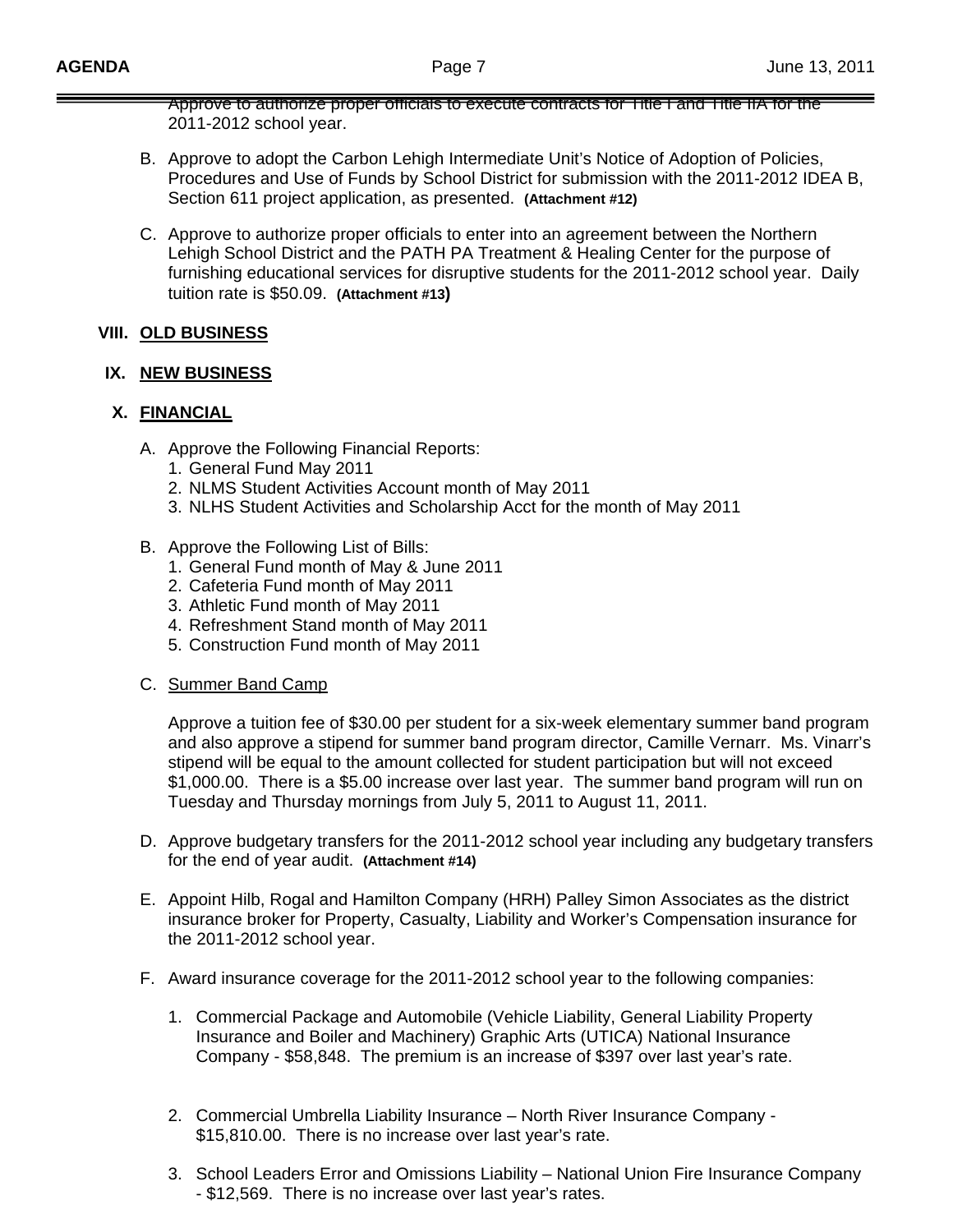- 4. Workers' Compensation Coverage School Boards Insurance Company estimated premium of \$61,137.00, approximately a \$4,642.00 increase. This amount is an estimated total, final cost based on actual payroll figures.
- G. Authorize the following financial institutions to act as approved depositories for school district funds and or temporary investments. The Northern Lehigh School Board further authorizes the following financial institutions to transfer funds on deposit to any other bank for the credit of the Northern Lehigh School District. The Board further authorizes the Business Manager and/or Superintendent to enter into agreements, supplements or amendments to agreements to implement the foregoing operations for the 2011-2012 school year.

Commerce Bank of Pennsylvania

First Niagra **Prudential-Bache Government Securities Trust**<br>
Wells Fargo National Bank **Pennsylvania Local Government Investment** Tru Pennsylvania Local Government Investment Trust (PLGIT)

- H. Approve to grant permission to the business office to pay construction, insurance, and utility bills that are scheduled for payment during the month of July as required by contract. There is no scheduled board meeting in July.
- I. Approve the appointment of Statewide Tax Recovery as the delinquent per capita tax collector for the 2011-2012 school year.
- J. Appoint First National Insurance Agency, LLC as the 2011-2012 Student Accident and Athletic Insurance Carriers. The renewal rate is \$11,393.00, to include all interscholastic sports, band and cheerleading. Voluntary school coverage is \$22.00 for the school time rate and \$88.00 for the 24-hour rate.
- K. Approve to renew the following expiring bonds for the 2011-2012 fiscal year through HRH Palley Simon Associates:
	- 1. A \$50,000 Board Secretary Bond for the term of July 1, 2011 to July 1, 2012 at an annual premium of \$175.00.
	- 2. A \$50,000 Board Treasurer Bond for the period July 1, 2011 to July 1, 2012 at an annual premium cost of \$269.00.
- L. Upon final approval of the Proposed Final 2011-2012 Budget as presented at the May 9, 2011 board meeting, approve the lease of the following items from California First Leasing Corporation 18201 Von Karman Ave, Suite 800, Irvine CA 92612 for \$61,000.00 per year with a lease term of 36 months and a one dollar (\$1) buyout option at end of the lease agreement:

 Laptop & Desktop Computers – Slatington Elementary Data Projectors – Slatington Elementary Interactive Whiteboards or their equivalent – Slatington Elementary

M. Upon final approval of the Proposed Final 2011-2012 Budget as presented at the May 9, 2011 board meeting, approve to purchase the wired and wireless networking equipment from IntergraOne, 7248 Tilghman Street, Suite 120, Allentown, PA 18106, for the total cost of \$385,685.07 and Professional Services not to exceed \$30,000. **(Attachment #15)**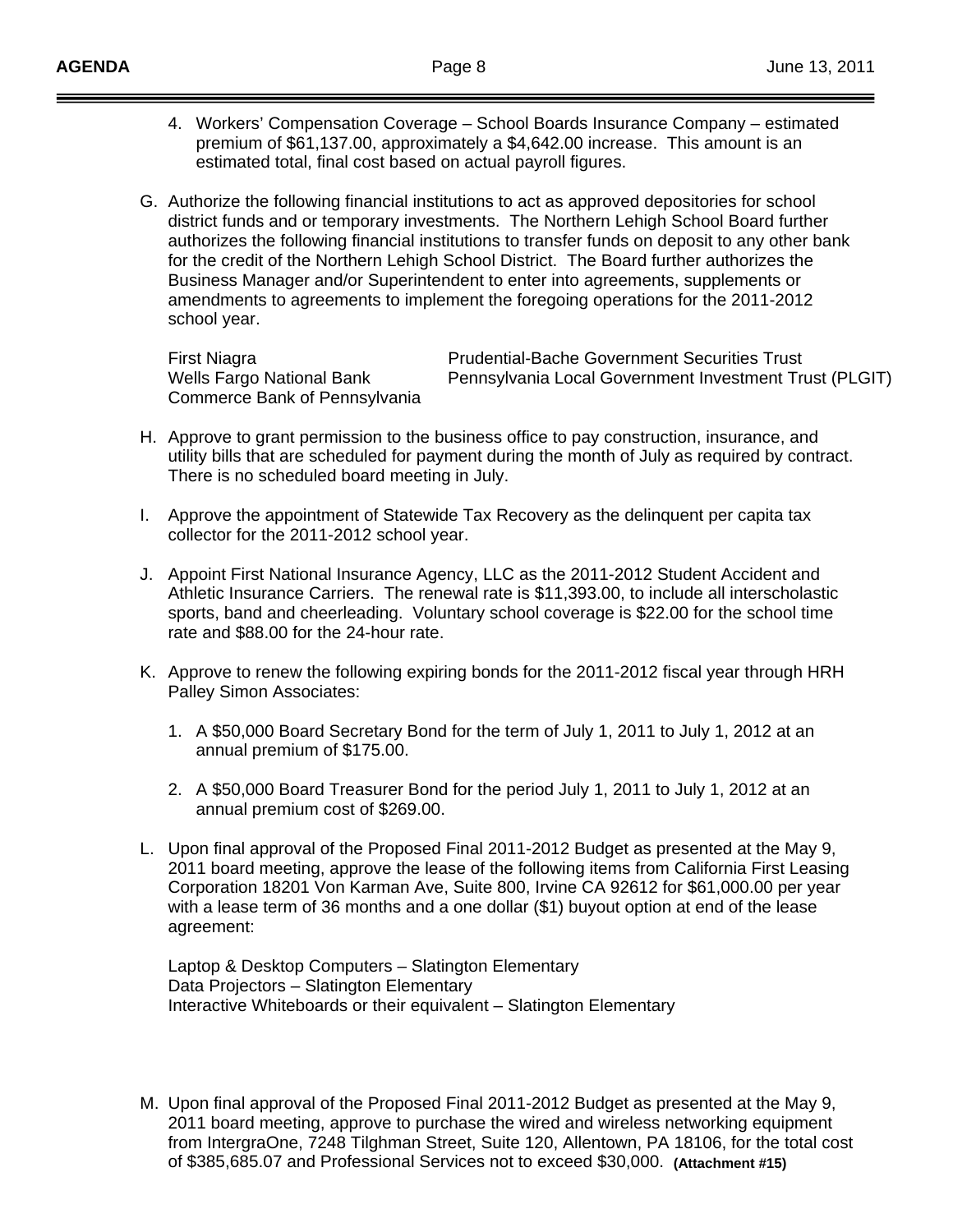- N. Authorize administration to move forward with purchasing and installation of a lift gate on the district box truck in order to satellite food to Slatington Elementary School during the construction process. Further plans are to satellite food to the Middle School upon completion of the new kitchen facility at Slatington Elementary. The cost of the lift gate is not to exceed \$4,205.00. **(Attachment #16)**
- O. Approve the contract with SSM (Spots, Stevens & McCoy) Group, Inc for environmental consulting (AHERA, Right-to-Know, MSDS, and IAQ Testing) to include all buildings in the amount of \$7,000.00 for the 2011-2012 school year, \$6,855.00 for the 2012-2013 school year and \$7,315.00 for the 2013-2014 school year. **(Attachment #17)**
- P. School Dentist

Approve to appoint Dr. Harry Shleifer of Professional Dental Associates as the school dentist for the 2011-2012 school year at the quoted fee of \$1.00 per dental exam needed.

Q. School Physician

Approve to appoint Dr. Nicole Sully and Dr. Amy Steigerwalt of Parkland Family Health Center as school physicians for the 2011-2012 school year. The fee for grade level physicals will be \$20.00 per physical needed. Consultant services will be provided at no charge.

R. Football Game Physician

Approve to appoint OAA Orthopedic Specialists to provide football game physicians for the 2011-2012 school year at a quoted fee of \$100.00 per regular season game, an increase of \$25 over last year's rates, and \$125.00 per post-season game, an increase of \$40.00 over last year's rates.

S. Approve the awarding of fuel bids to the following companies with a contract period of July 1, 2011 to June 30, 2012: **(Attachment #18)**

**DIESEL FUEL** – Awarded to Inergy Propane, LLC (Farm & Home Oil Co.) at a cost of \$.02450 (normal blend) per gallon over rack rate on date of delivery and an additional \$.04 (winterization additive) per gallon over rack rate on date of delivery.

**#2 GRADE FUEL OIL TRANSPORT DELIVERY** – Awarded to Petroleum Traders Corporation at a cost of \$.0294 per gallon over rack rate on date of delivery.

**#2 GRADE FUEL OIL TANKWAGON DELIVERY** – Awarded to Inergy Propane, LLC (Farm & Home Oil Co.) at a cost of \$.02450 per gallon over rack rate on date of delivery.

**UNLEADED GASOLINE** – Awarded to Isobunkers, LLC at a cost of \$.2300 per gallon over rack rate on date of delivery.

T. Approve the following Homestead/Farmstead Resolution, as presented.

#### **NORTHERN LEHIGH SCHOOL DISTRICT 2011 Homestead and Farmstead Exclusion Resolution**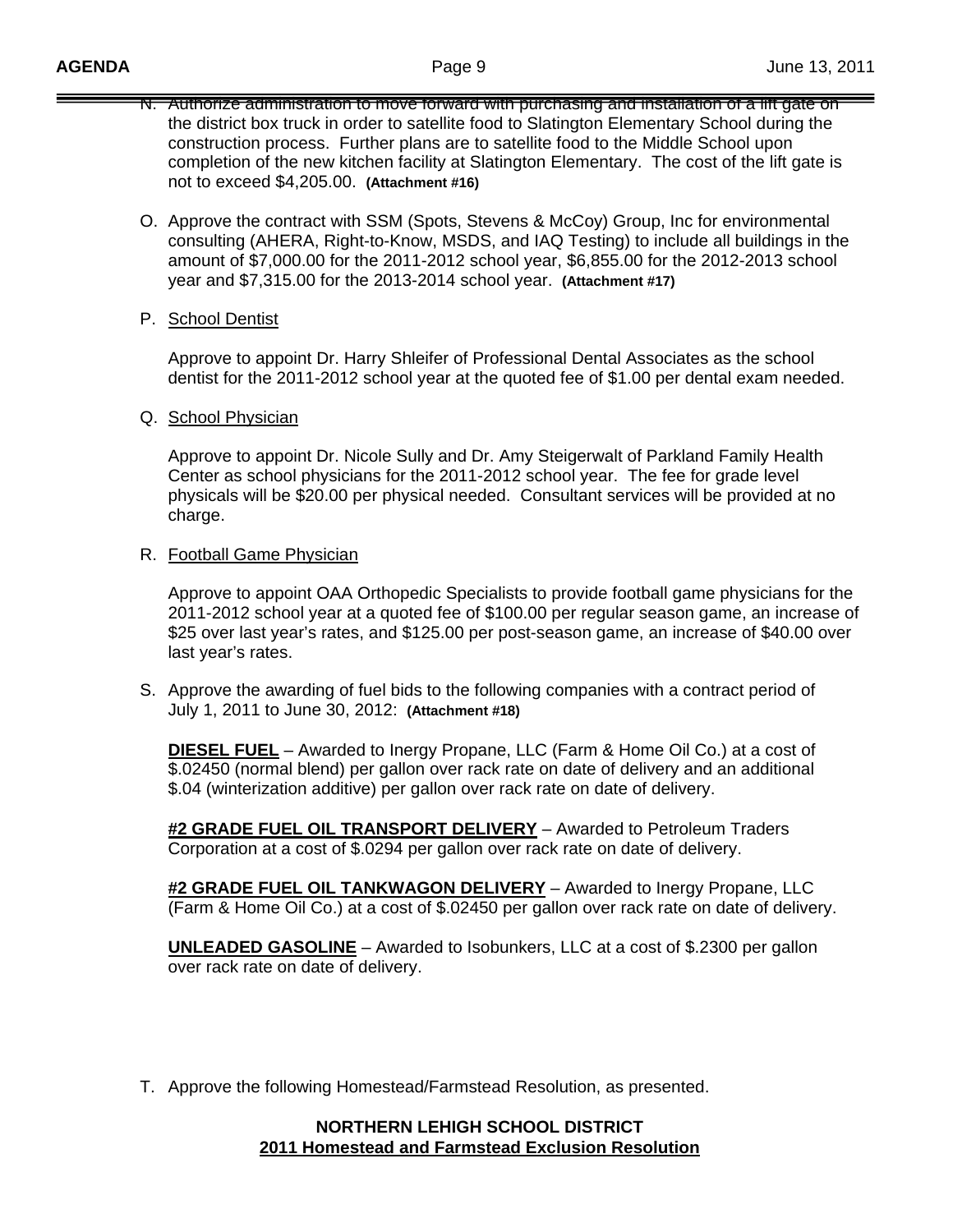**RESOLVED**, by the Board of School Directors of the Northern Lehigh School District, that homestead and farmstead exclusion real estate tax assessment reductions are authorized for the school year beginning July 1, 2011, under the provisions of the Homestead Property Exclusion Program Act (part of Act 50 of 1998) and the Taxpayer Relief Act (Act 1 of 2006), as follows:

- 1. **Aggregate amount available for homestead and farmstead real estate tax reduction.** The following amounts are available for homestead and farmstead real estate tax reduction for the school year beginning July 1, 2011:
	- a. **Gambling tax funds.** The Pennsylvania Department of Education (PDE) has notified the School District that PDE will pay to the School District during the school year pursuant to Act 1, 53 P.S. § 6926.505(b), as a property tax reduction allocation funded by gambling tax funds, the amount of \$945,122.30.
	- b. **Philadelphia tax credit reimbursement funds**. PDE has notified the School District that PDE will pay to the School District during the school year pursuant to Act 1, 53 P.S. § 6926.324(3), as reimbursement for Philadelphia tax credits claimed against the School District earned income tax by School District resident taxpayers, the amount of \$4,006.84.
	- c. **Aggregate amount available.** Adding these amounts, the aggregate amount available during the school year for real estate tax reduction is \$949,129.14.
- 2. **Homestead/farmstead numbers.** Pursuant to Act 50, 54 Pa. C.S. § 8584(i), and Act 1, 53 P.S. § 6926.341(g)(3), the County has provided the School District with a certified report listing approved homesteads and approved farmsteads as follows:
	- a. **Homestead property number.** The number of approved homesteads within the School District is 3,853.
	- b. **Farmstead property number.** The number of approved farmsteads within the School District is 32.
	- c. **Homestead/farmstead combined number.** Adding these numbers, the aggregate number of approved homesteads and approved farmsteads is 3,885.
- 3. **Real estate tax reduction calculation.** The school board has decided that the homestead exclusion amount and the farmstead exclusion amount shall be equal. Dividing the paragraph 1(e) aggregate amount available during the school year for real estate tax reduction of \$949,129.14 by the paragraph 2(c) aggregate number of approved homesteads and approved farmsteads of 3,885 (before considering the assessed value of approved homesteads and approved farmsteads having an assessed value below the preliminary calculation of the maximum real estate assessed value reduction amount to be established as the homestead and farmstead exclusion amount), the preliminary calculation of the maximum real estate tax reduction amount applicable to each approved homestead and to each approved farmstead is \$244.31.

Based on calculations provided by the School District Business Office from the best available information and carefully evaluated by the School Board, considering the assessed value of approved homesteads and approved farmsteads having an assessed value below the preliminary calculation of the maximum real estate assessed value reduction amount to be established as the homestead exclusion and the farmstead exclusion amount, an additional aggregate amount of \$3,809.00 will be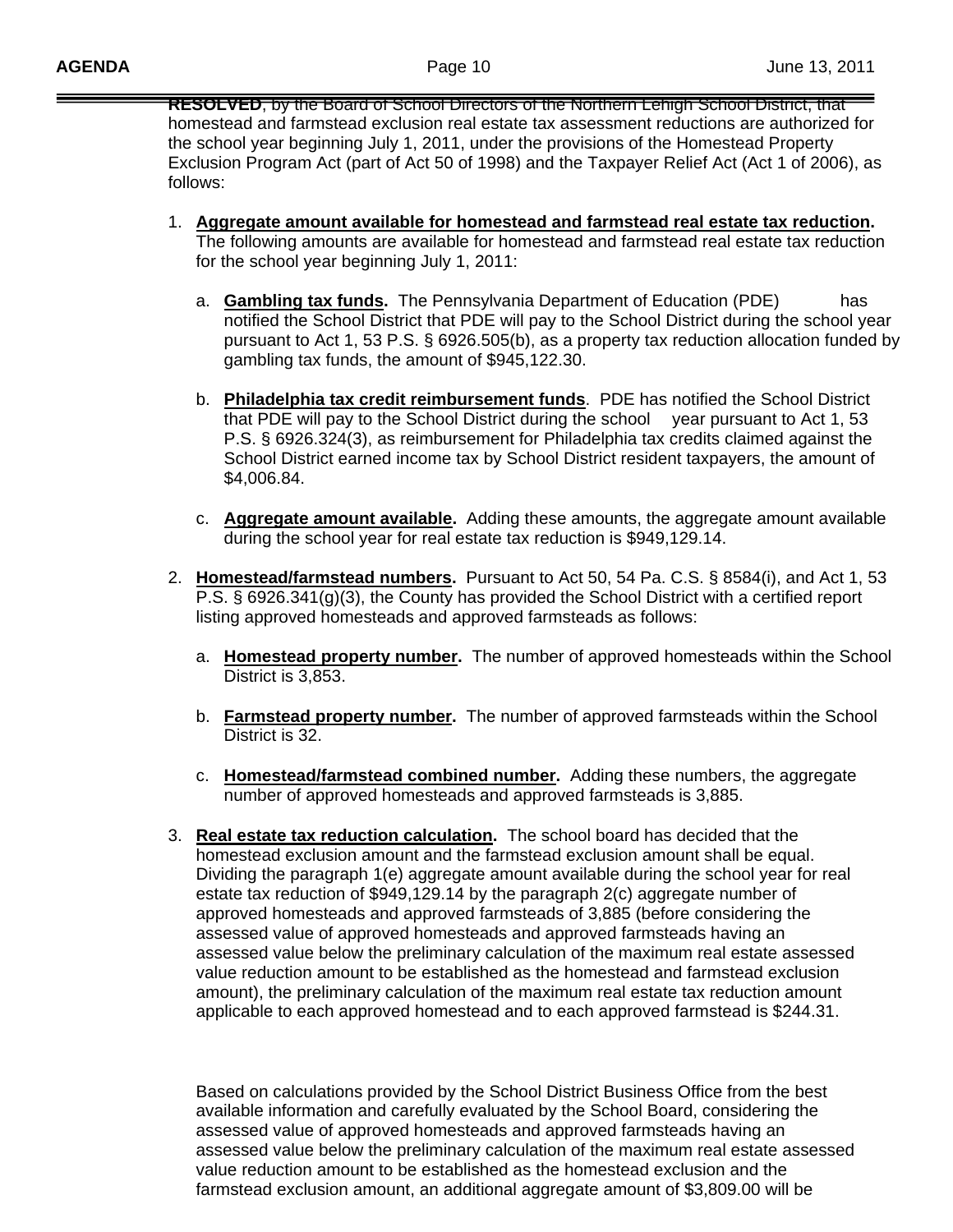available during the school year for real estate tax reduction applicable to approximately 3,857 homesteads and farmsteads, resulting in an additional real estate tax reduction amount available for each homestead and farmstead of \$0.89. Adding this additional amount to the preliminary calculation of the maximum real estate tax reduction amount of \$244.31, the final maximum real estate tax reduction amount applicable to each approved homestead and to each approved farmstead is \$245.20.

- 4. **Homestead exclusion calculation.** Dividing the paragraph 3 maximum real estate tax reduction amount of \$245.20 by the School District real estate tax rate of 64.373 mills (.064373), the maximum real estate assessed value reduction to be reflected on tax notices as a homestead exclusion for each approved homestead is \$3,809.00, and the maximum real estate assessed value reduction to be reflected on tax notices as a farmstead exclusion for each approved farmstead is \$3,809.00.
- 5. **Homestead/farmstead exclusion authorization July 1 tax bills.** The tax notice issued to the owner of each approved homestead within the School District shall reflect a homestead exclusion real estate assessed value reduction equal to the lesser of: (a) the County-established assessed value of the homestead, or (b) the paragraph 4 maximum real estate assessed value reduction of \$3,809.00. The tax notice issued to the owner of each approved farmstead within the School District shall reflect an additional farmstead exclusion real estate assessed value reduction equal to the lesser of: (a) the County-established assessed value of the farmstead, or (b) the paragraph 4 maximum real estate assessed value reduction of \$3,809.00. For purposes of this Resolution, "approved homestead" and "approved farmstead" shall mean homesteads and farmsteads listed in the report referred to in paragraph 2 above and received by the School District from the County Assessment Office on or before May 1 pursuant to Act 1, 53 P.S. § 6926.341(g)(3), based on homestead/farmstead applications filed with the County Assessment Office on or before March 1. This paragraph 5 will apply to tax notices issued based on the initial tax duplicate used in issuing initial real estate tax notices for the school year, which will be issued on or promptly after July 1, and will not apply to interim real estate tax bills.

# **XI. LEGAL**

# **XII. CORRESPONDENCE**

### **XIII. INFORMATION**

- A. Minutes of the Lehigh Career & Technical Institute Joint Operating Committee meeting held on April 27, 2011.
- B. Minutes of the Carbon Lehigh Intermediate Unit #21 Board of Directors meeting held on April 18, 2011.
- C. Minutes of the Lehigh Carbon Community College Board of Trustees meeting held on April 7, 2011 and May 5, 2011.

# **XIV. ADOPTION OF GENERAL FUND FINAL BUDGET FOR 2011-2012**

A. It is recommended that the Board of Education adopts the general fund final budget of the Northern Lehigh School District for the 2011-2012 school year in the amount of \$28,787,461.00.